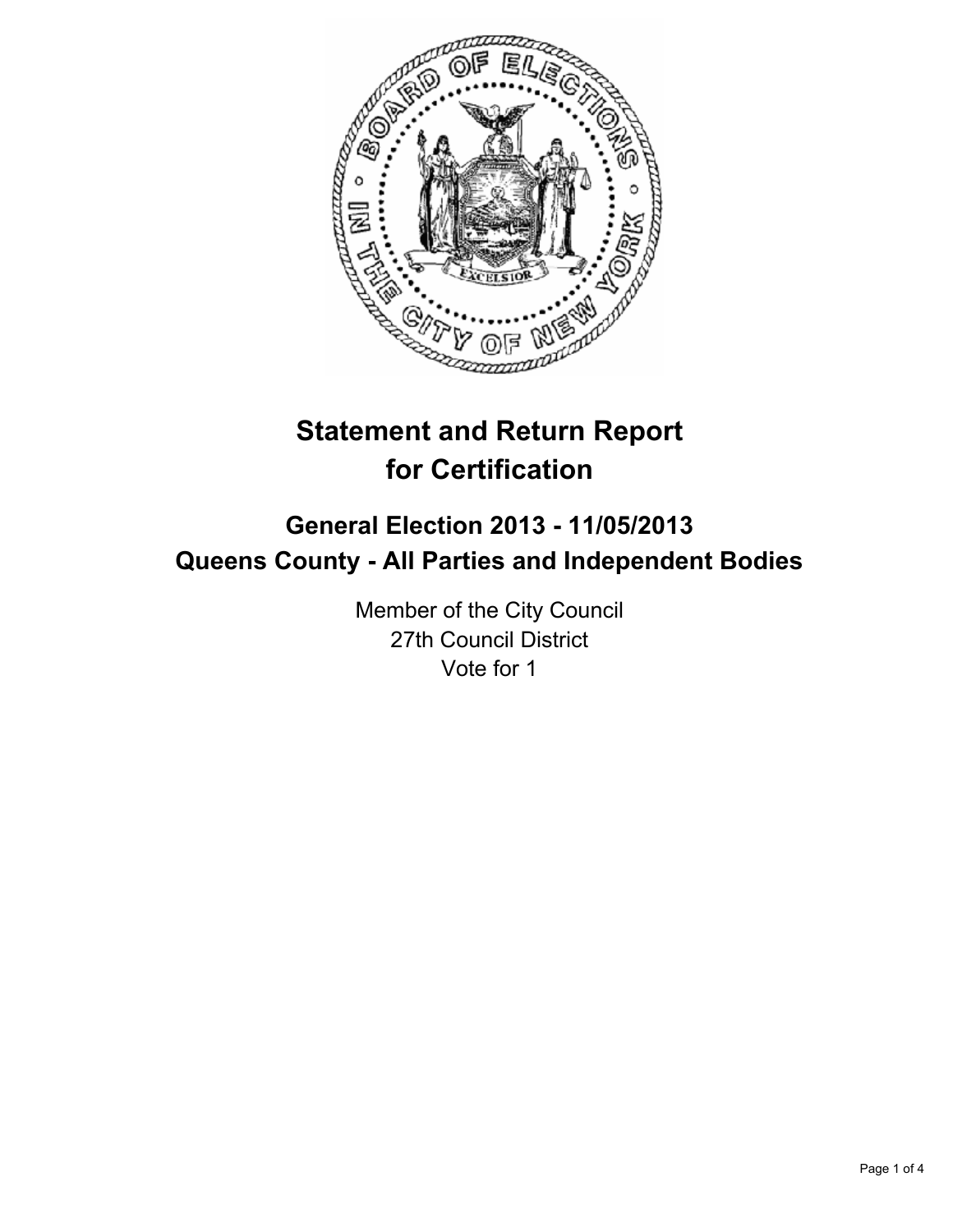

## **Assembly District 24**

| <b>PUBLIC COUNTER</b>                                    | 116 |
|----------------------------------------------------------|-----|
| <b>EMERGENCY</b>                                         | 0   |
| ABSENTEE/MILITARY                                        | 0   |
| FEDERAL                                                  | 0   |
| SPECIAL PRESIDENTIAL                                     | 0   |
| AFFIDAVIT                                                | 2   |
| <b>Total Ballots</b>                                     | 118 |
| Less - Inapplicable Federal/Special Presidential Ballots | 0   |
| <b>Total Applicable Ballots</b>                          | 118 |
| I. DANEEK MILLER (DEMOCRATIC)                            | 85  |
| I. DANEEK MILLER (WORKING FAMILIES)                      | 5   |
| SONDRA H. PEEDEN (INDEPENDENCE)                          | 4   |
| <b>Total Votes</b>                                       | 94  |
| Unrecorded                                               | 24  |

## **Assembly District 29**

| PUBLIC COUNTER                                           | 7,668 |
|----------------------------------------------------------|-------|
| <b>EMERGENCY</b>                                         | 0     |
| ABSENTEE/MILITARY                                        | 224   |
| <b>FEDERAL</b>                                           | 0     |
| <b>SPECIAL PRESIDENTIAL</b>                              | 0     |
| <b>AFFIDAVIT</b>                                         | 87    |
| <b>Total Ballots</b>                                     | 7,979 |
| Less - Inapplicable Federal/Special Presidential Ballots | 0     |
| <b>Total Applicable Ballots</b>                          | 7,979 |
| I. DANEEK MILLER (DEMOCRATIC)                            | 6,660 |
| I. DANEEK MILLER (WORKING FAMILIES)                      | 223   |
| SONDRA H. PEEDEN (INDEPENDENCE)                          | 278   |
| CLYDE VANEL (WRITE-IN)                                   | 4     |
| CURTIS SLIWA (WRITE-IN)                                  | 1     |
| <b>GREG MAYS (WRITE-IN)</b>                              | 1     |
| JOHN TEST (WRITE-IN)                                     | 1     |
| LARRY MACK (WRITE-IN)                                    | 1     |
| SCHGRIE S. MURRAY (WRITE-IN)                             | 1     |
| <b>Total Votes</b>                                       | 7,170 |
| Unrecorded                                               | 809   |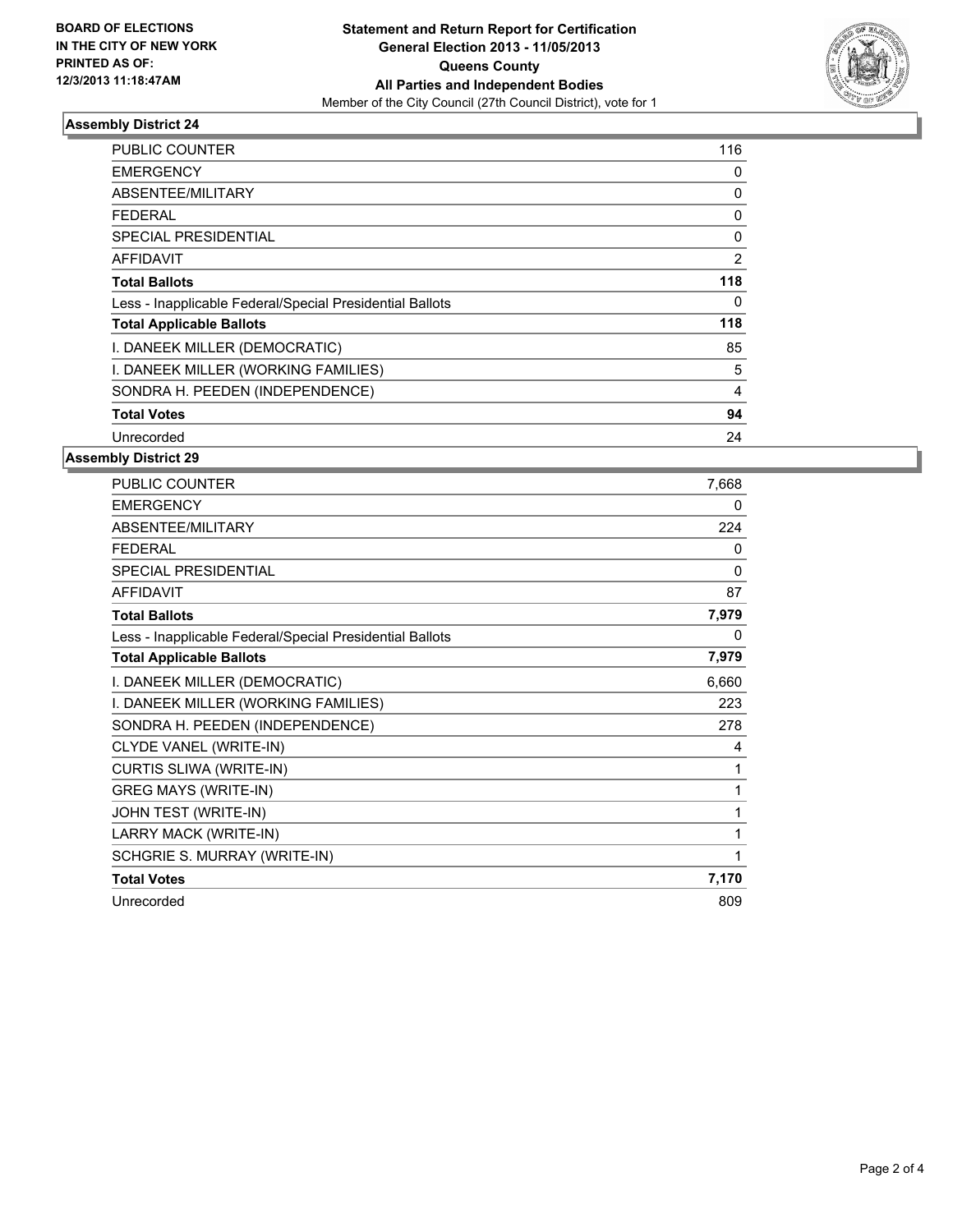

## **Assembly District 32**

| PUBLIC COUNTER                                           | 2,660    |
|----------------------------------------------------------|----------|
| <b>EMERGENCY</b>                                         | 0        |
| <b>ABSENTEE/MILITARY</b>                                 | 46       |
| FEDERAL                                                  | 0        |
| <b>SPECIAL PRESIDENTIAL</b>                              | $\Omega$ |
| AFFIDAVIT                                                | 25       |
| <b>Total Ballots</b>                                     | 2,731    |
| Less - Inapplicable Federal/Special Presidential Ballots | 0        |
| <b>Total Applicable Ballots</b>                          | 2,731    |
| I. DANEEK MILLER (DEMOCRATIC)                            | 2,330    |
| I. DANEEK MILLER (WORKING FAMILIES)                      | 57       |
| SONDRA H. PEEDEN (INDEPENDENCE)                          | 60       |
| CLYDE VANEL (WRITE-IN)                                   | 1        |
| <b>Total Votes</b>                                       | 2,448    |
| Unrecorded                                               | 283      |

#### **Assembly District 33**

| <b>PUBLIC COUNTER</b>                                    | 12,921 |
|----------------------------------------------------------|--------|
| <b>EMERGENCY</b>                                         | 0      |
| ABSENTEE/MILITARY                                        | 264    |
| FEDERAL                                                  | 0      |
| <b>SPECIAL PRESIDENTIAL</b>                              | 0      |
| AFFIDAVIT                                                | 100    |
| <b>Total Ballots</b>                                     | 13,285 |
| Less - Inapplicable Federal/Special Presidential Ballots | 0      |
| <b>Total Applicable Ballots</b>                          | 13,285 |
|                                                          |        |
| I. DANEEK MILLER (DEMOCRATIC)                            | 11,173 |
| I. DANEEK MILLER (WORKING FAMILIES)                      | 377    |
| SONDRA H. PEEDEN (INDEPENDENCE)                          | 338    |
| CLYDE VANEL (WRITE-IN)                                   | 13     |
| UNATTRIBUTABLE WRITE-IN (WRITE-IN)                       | 8      |
| <b>Total Votes</b>                                       | 11,909 |